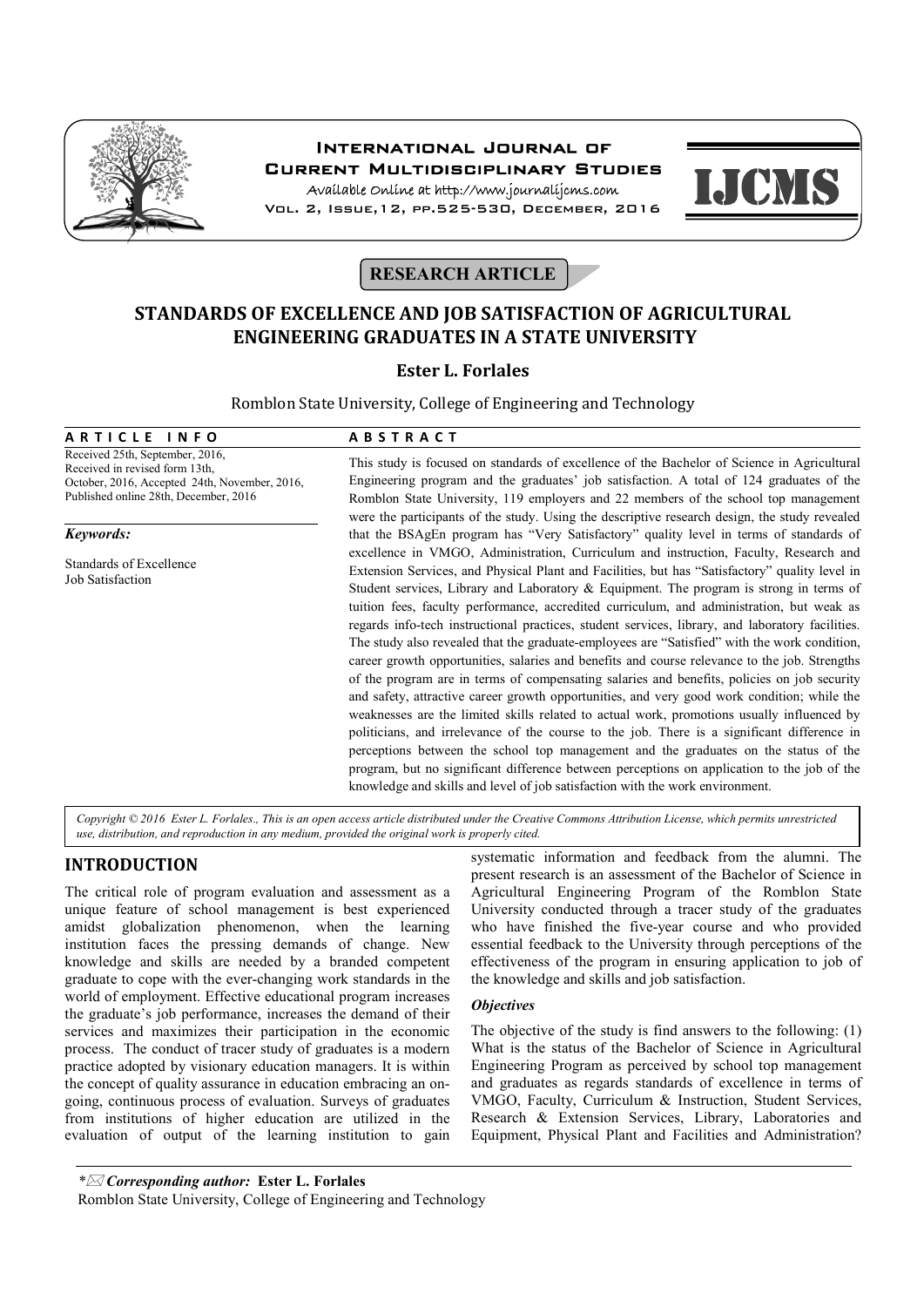(2) What is the level of job satisfaction of the graduates with the work environment as perceived by the employers and the graduates themselves in terms of Work condition, Salaries and benefits, Career growth opportunities, Relevance of the course to the job? (4) What are the strengths and weaknesses of the BSAgEn Program? (5) Is there significant difference that exists between the perceptions of the respondents?

## *Hypotheses*

The study tested the following hypotheses:

- 1. There is no significant difference between perceptions of the respondents on the status of the BSAgEn Program as regards the standards of excellence.
- 2. There is no significant difference between perceptions of the respondents on the graduates' level of job satisfaction with the work environment.

#### *Conceptual Framework*

According to Schomburg (2001), the institution's performance can be assessed in terms of both the internal indicators such as quality of teaching, adequacy of facilities, relevance of course programs and policies, and external indicators such as employability and job satisfaction of graduates in the field of employment. In the conduct of this study, Herzberg's Two-Factor Theory was considered to account on the graduates' job satisfaction in the work environment as they apply the knowledge and skills to their work. It was developed by Frederick Herzberg in 1959, after which it gained popularity in describing employee's satisfaction in their job. The tracer study of Bachelor of Science in Chemistry Graduates conducted by Santos (2004) used this theory to measure the job satisfaction among the alumni of the program in Adamson University. In his transcontinental tracer studies, Schomburg & Sawyer, (2003) employed the same theory in analyzing job satisfaction of the graduates in several African universities. Herzberg argued that factors related to the external environment of the work are dissatisfiers or hygiene factors; while factors related to the work itself are satisfiers or motivators. It provides that the absence of hygiene factors can create job dissatisfaction but their presence does not motivate or create satisfaction. (Dessler, 2001). In this study, this theory holds that both Work environment (dissatisfiers) and work itself (satisfiers) influence job satisfaction, which is one of the indicators of an effective course program. A substantive theoretical support to this study is **Range of Affect Theory** developed by Edwin A. Locke (1976). This is perhaps the most famous job satisfaction model with the premise that satisfaction is determined by a discrepancy between one wants in a job and what has in a job. Further, the theory states that how much one values a given facet of work moderates how satisfied one becomes when expectations are met or otherwise. In this study, the theory supports that in applying the graduates' knowledge and skills, their satisfaction depends on whether or not their expectations relative to their work are met. This concept is described in the framework below.



## **METHODOLOGY**

## *Research design*

The descriptive research design was used to determine the present status of the BSAgEn Program of the University as regards standards of excellence. It looked into the application to the job of the graduates' knowledge and skills, likewise the job satisfaction level.

#### *Research Locale*

The study was conducted in the province of Romblon specifically at the Romblon State University in Odiongan, Romblon. However, some other places inside and outside the country wherever the graduates are employed were included in the conduct of this research. The Romblon State University is geographically located at the central part of Tablas Island, the biggest island in the province. It caters services not only to the people of Romblon but also to some students coming from nearby places like Mindoro, Batangas, Aklan, and Antique.For many years, the State University has been the venue of several class reunions when the alumni see each other, sharing experiences not only in their past learning experiences acquired in the college, but most importantly their present employment situation. The province has seventeen municipalities distributed in the seven islands comprising it. Government and nongovernment establishments are scattered all over the islands, which serve as the workplaces of most RSU graduates – thus the setting of the study. Such details are reflected in Figure 1.

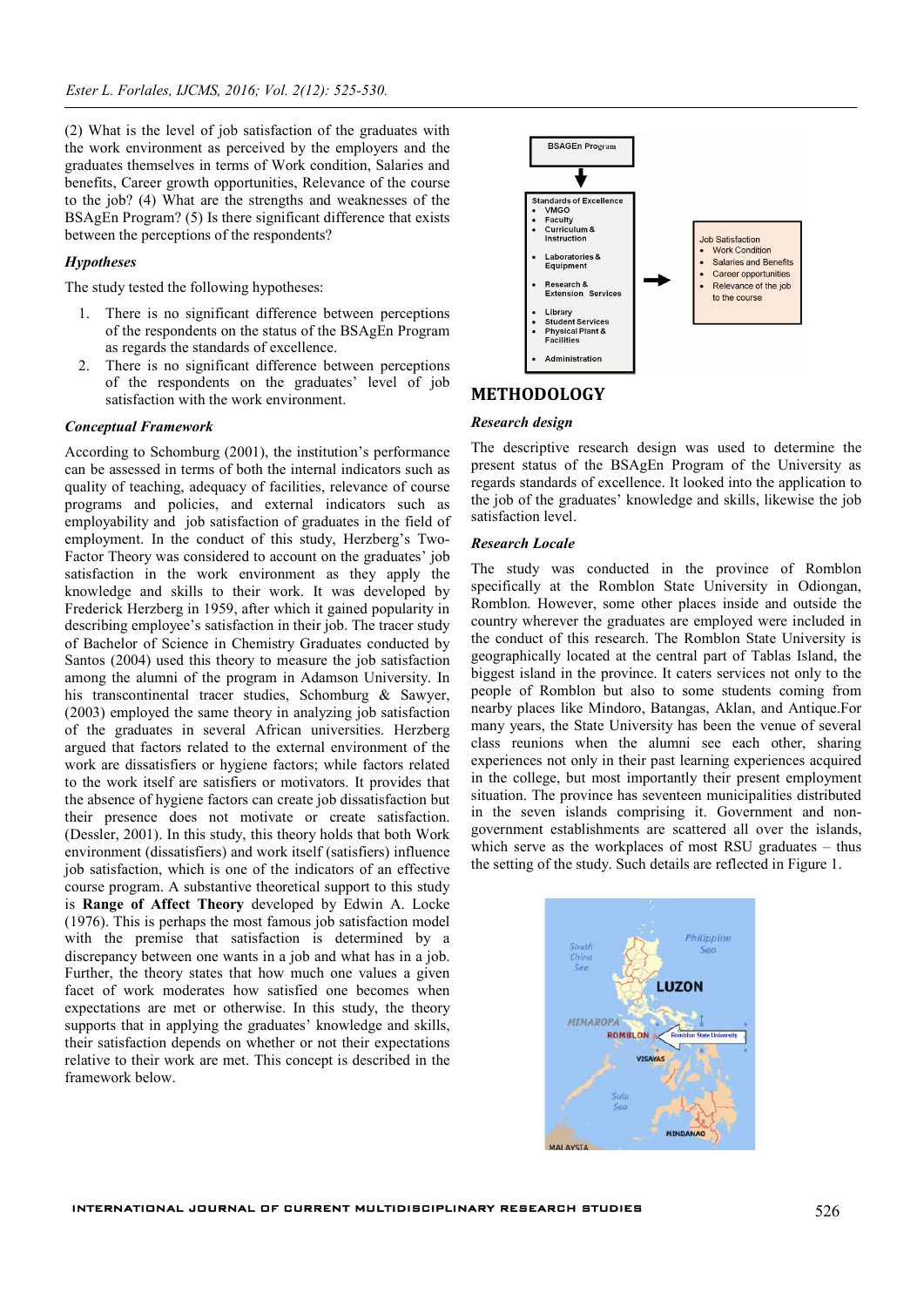#### *Sampling Procedure*

A total of 216 BSAgEn graduates from class 1990-2009 served as the population of the study from which the sample size was determined using the Slovin's formula at 5% margin of error. One hundred twenty-four (124) graduates, one hundred nineteen (119) employers and twenty-two (22) members of the school top management participated in this study. Stratified random sampling was observed in selecting the graduate participants; however, the sample respondents for the study depended on the availability of alumni's track records and addresses. Complete enumeration was done for the eight (8) faculty-respondents and fourteen (14) school top officials.

### *Participants of the Study*

Graduates of the BS Agricultural Engineering Program from class 1990 to class 2009 were the main participants of the study. Faculty, school officials and stakeholders of the program particularly the graduates' employers were also requested to participate in the research study to validate among others the alumni's perceptions.

From a total population of 216 graduates, a minimum of one hundred- forty are required as representative sample for the study proportionately taken from all strata. Even so, it was found out that track records and addresses of some graduates were not available. Such situation created some degree of adjustment in the number of instruments distributed to the respondents required in each stratum. Out of one hundred forty three (143) sets of instruments distributed to the graduates and their employers, nineteen were returned without the employer's instrument. One hundred twenty-four (124) were retrieved complete thus considered participants of the study. The instruments were administered with retrieval rate of 86.7 percent.

| Table 1 Frequency Distribution of School Top |  |  |  |  |  |
|----------------------------------------------|--|--|--|--|--|
|----------------------------------------------|--|--|--|--|--|

| Management Participants by Designation                 |    |     |  |  |  |  |  |
|--------------------------------------------------------|----|-----|--|--|--|--|--|
| <b>Designation/Position</b><br>Frequency<br>Percentage |    |     |  |  |  |  |  |
| VP                                                     |    |     |  |  |  |  |  |
| Dean                                                   |    | 18  |  |  |  |  |  |
| Director/unit head                                     |    | 23  |  |  |  |  |  |
| Librarian/library staff                                |    | g   |  |  |  |  |  |
| Health Officer/nurse                                   |    |     |  |  |  |  |  |
| Faculty                                                |    | 36  |  |  |  |  |  |
| Total                                                  | າາ | 100 |  |  |  |  |  |

#### **RESULTS AND DISCUSSION**

## *On the Status of Bachelor of Science in Agricultural Engineering program*

Table 2 gives the summary of the status of the BSAgEn program perceived by the school top management and the graduates as regards the standards of excellence in its nine areas. Gleaning on the figures, the data reveal that among the area indicators, "VMGO" ranks the highest with a computed mean of 3.89 interpreted as "Very satisfactory" whereas "Laboratory and Equipment" ranks the lowest with a computed mean of 3.04 interpreted as "Satisfactory".

In addition, it shows that the respondents' assessment of the program across all indicators has an over-all mean of 3.60 with an interpretation of "Very Satisfactory". This gives a gap of 1.4 to attain Total Quality Standard (TQS) of excellence. Moreover, it reflects that all assessment results fall below the Total Quality Standard level "Outstanding" based on the scale used. This means that the existing gaps are management concerns which need to be addressed. Apparently, there is a need for the management and leadership of the university to give immediate and priority attention on the areas with "Satisfactory" quality level particularly "Laboratory and Equipment", "Library" and "Student Services" among others.

On the comparison between perceptions as regards the status of BSagEn Program. The comparison between the perceptions of the school top management and the graduates on the status of the BSAgEn program as regards the standards of excellence is reflected in Table 3.

It can be observed that using t-test at 5% level of significance, the over-all difference between the mean perceptions of the graduates and the school top management is significant thus, the null hypothesis is rejected. The significant difference between the perceptions of the two groups of respondents merely indicates that there is a discrepancy of views between the school top management and the graduates in terms of the status of the BSAgEn program with reference to the standards of excellence.

| Table 2 Summary of the Status of the BSAgEn Program Perceived by the School Top Management and the Graduates as |  |
|-----------------------------------------------------------------------------------------------------------------|--|
| Regards the Standards of Excellence                                                                             |  |

|                | Regards the Blandards of Executive |                       |    |                  |           |      |                                   |              |  |  |
|----------------|------------------------------------|-----------------------|----|------------------|-----------|------|-----------------------------------|--------------|--|--|
|                |                                    | <b>School Top Mgt</b> |    | <b>Graduates</b> |           |      | Average                           |              |  |  |
|                |                                    | Mean                  | VI | Mean             | VI        |      | <b>Mean Verbal Interpretation</b> | Rank         |  |  |
|                | VMGO                               | 4.25                  | VS | 3.82             | <b>VS</b> | 3.89 | Very Satisfactory                 |              |  |  |
| 2              | Faculty                            | 4.05                  | VS | 3.70             | VS        | 3.75 | Very Satisfactory                 | 4            |  |  |
| 3              | Curriculum/Instruction             | 4.24                  | VS | 3.80             | VS        | 3.87 | Very Satisfactory                 | 3            |  |  |
| $\overline{4}$ | Laboratory & Equipment             | 2.99                  | S  | 3.33             | S         | 3.04 | Satisfactory                      | 9            |  |  |
| 5              | Research & Extension Services      | 3.87                  | VS | 3.58             | VS        | 3.62 | Very Satisfactory                 | 5            |  |  |
| 6              | Library                            | 3.24                  | S  | 3.64             | VS        | 3.30 | Satisfactory                      | 8            |  |  |
| 7              | <b>Student Services</b>            | 3.43                  | S  | 3.76             | VS        | 3.38 | Satisfactory                      |              |  |  |
| 8              | Physical Plant<br>and Facilities   | 3.61                  | VS | 3.62             | VS        | 3.61 | Very Satisfactory                 | 6            |  |  |
| 9              | Administration                     | 3.83                  | VS | 4.14             | VS.       | 3.88 | Very Satisfactory                 | $\mathbf{2}$ |  |  |
|                | Total                              | 3.88                  | VS | 3.56             | VS        | 3.60 | Very Satisfactory                 |              |  |  |
| Legend:        |                                    |                       |    |                  |           |      |                                   |              |  |  |
| Scale Interval | Verbal Interpretation (VI)         |                       |    |                  |           |      |                                   |              |  |  |
| $4.51 - 5.00$  | Outstanding $(O)$                  |                       |    |                  |           |      |                                   |              |  |  |
| 3.51-4.50      | Very Satisfactory (VS)             |                       |    |                  |           |      |                                   |              |  |  |
| 2.51-3.50      | Satisfactory (S)                   |                       |    |                  |           |      |                                   |              |  |  |

1.51-2.50 Fair (F)

 <sup>1.00-1.50</sup> Poor (P)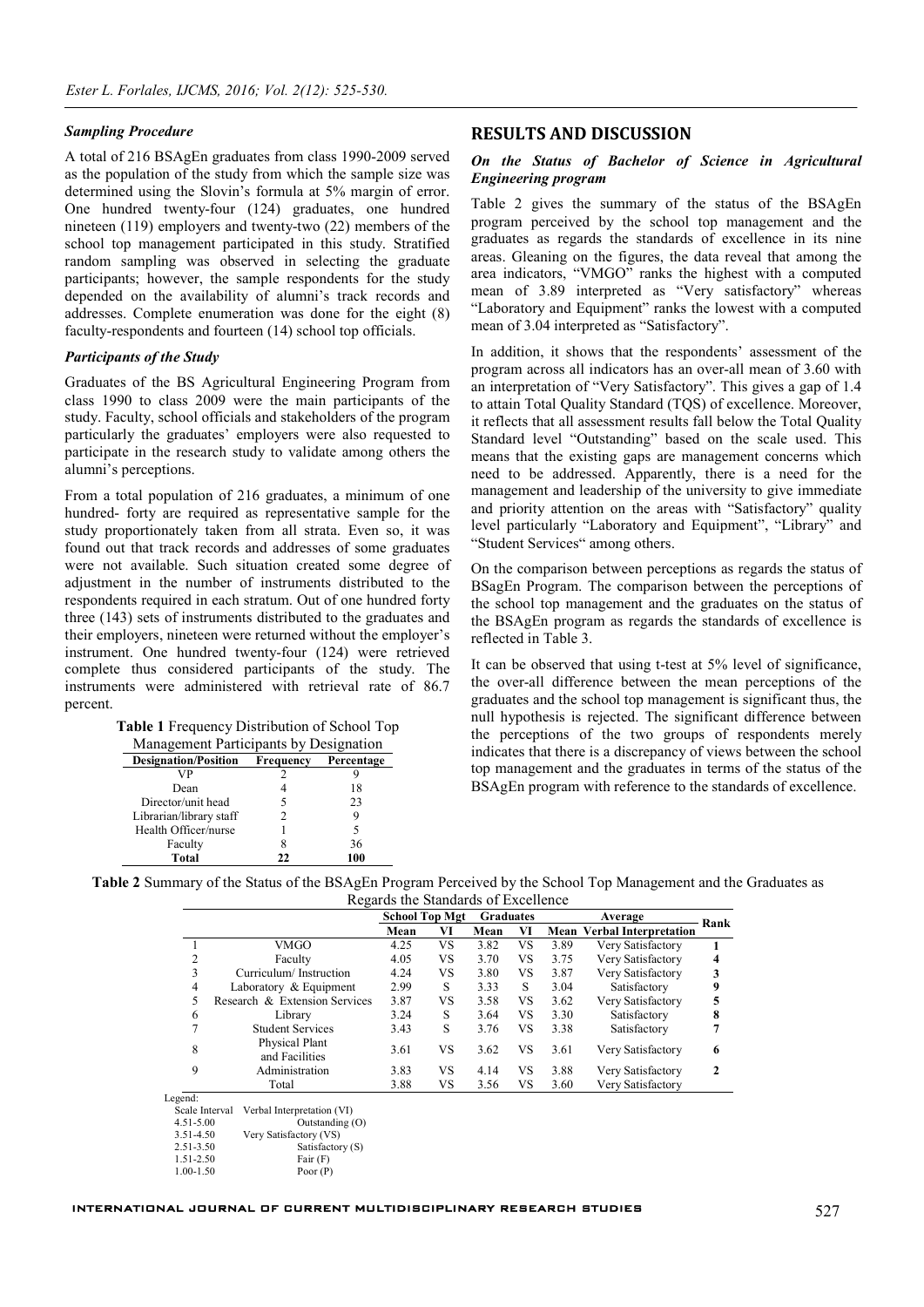| <b>Table 3</b> Comparison between the Perceptions of the Respondents on the Status of the BSAgEn Program as Regards the |  |
|-------------------------------------------------------------------------------------------------------------------------|--|
| Standards of Excellence                                                                                                 |  |
|                                                                                                                         |  |

| <b>Indicators</b>     | Participant  | Mean |      | <b>Std. Dev. Mean Diff</b> | df  | t-value | p-value | Interpretation  |
|-----------------------|--------------|------|------|----------------------------|-----|---------|---------|-----------------|
| 1. VMGO               | Graduate     | 3.82 | 0.56 | 0.42                       | 144 | 3.37    | 0.001   | Significant     |
|                       | Sch. Top Mgt | 4.25 | 0.46 |                            |     |         |         |                 |
| 2. Faculty            | Graduate     | 3.70 | 0.57 | 0.35                       | 144 | 2.67    | 0.008   | Significant     |
|                       | Sch. Top Mgt | 4.05 | 0.43 |                            |     |         |         |                 |
| 3. Curriculum/        | Graduate     | 3.80 | 0.60 | 0.43                       | 144 | 3.12    | 0.002   | Significant     |
| Instruction           | Sch. Top Mgt | 4.24 | 0.60 |                            |     |         |         |                 |
| 4. Laboratory &       | Graduate     | 2.99 | 0.76 | 0.34                       | 144 | 1.95    | 0.053   | Not Significant |
| Equipment             | Sch. Top Mgt | 3.33 | 0.74 |                            |     |         |         |                 |
| 5.Community           | Graduate     | 3.58 | 0.57 | 0.30                       | 144 | 2.14    | 0.034   | Significant     |
| Ext. Service          | Sch. Top Mgt | 3.87 | 0.77 |                            |     |         |         |                 |
| 6.Library             | Graduate     | 3.24 | 0.67 | 0.40                       | 144 | 2.49    | 0.014   | Significant     |
|                       | Sch. Top Mgt | 3.64 | 0.76 |                            |     |         |         |                 |
| 7. Student            | Graduate     | 3.43 | 0.70 | 0.33                       | 144 | 2.06    | 0.042   | Significant     |
| <b>Services</b>       | Sch. Top Mgt | 3.76 | 0.68 |                            |     |         |         |                 |
| 8. Physical Plant and | Graduate     | 3.61 | 0.66 | 0.01                       | 144 | 0.075   | 0.94    | Not Significant |
| Facilities            | Sch. Top Mgt | 3.62 | 0.77 |                            |     |         |         |                 |
| 9. Administration     | Graduate     | 3.83 | 0.68 | 0.30                       | 144 | 1.98    | 0.049   | Significant     |
|                       | Sch. Top Mgt | 4.14 | 0.49 |                            |     |         |         |                 |
| Over-all              | Graduate     | 3.56 | 0.54 | 0.32                       | 144 |         | 0.011   |                 |
|                       | Sch. Top Mgt | 3.88 | 0.55 |                            |     | 2.57    |         | Significant     |

Legend: p-value Interpretation  $\geq 0.05$  Not significant<br> $\leq 0.05$  Significant Significant

The school top management perceives the status of the program as V*ery Satisfactory* whereas the graduates perceive it not. This may imply that there are inconsistencies of management practices in the implementation and monitoring of the program such that the true problems and concerns of the graduate-employees during their stay in the University were not conveyed clearly to the school top management.

### *On the graduates' level of job satisfaction with the work environment*

A summary of the graduates' level of job satisfaction with the work environment is presented in Table 4. Within the four area indicators, it is noted that the total mean is 3.06 interpreted as "Satisfied" or a gap of 0.94 towards total quality standard.

### *On comparison between perceptions on the graduates' job satisfaction with the work environment*

Table 5 presents the comparison between the perceptions of the employers and the graduates on the level of job satisfaction with the Work Environment to test the null hypothesis "Ho: There is no significant difference between perceptions of the respondents on the graduates' level of job satisfaction with the work environment". It can be gleaned from the table that at 5% level of significance the over-all mean difference (MD= 0.032) between the perceptions of the graduates and the employers is not significant ( $p = 0.629$ ), therefore the above null hypothesis is accepted.

**Table 4** Summary of Graduates' Level of Job Satisfaction with the Work Environment Perceived by the Employers and the Graduates Themselves

|         |   |                   | Graduate<br><b>Employer</b>           |      |    | Average | Rank |      |                          |   |
|---------|---|-------------------|---------------------------------------|------|----|---------|------|------|--------------------------|---|
|         |   | <b>Indicators</b> |                                       | Mean | VI | Mean    | VI   | Mean | Verbal<br>Interpretation |   |
|         |   |                   | Work Condition                        | 3.19 | S  | 3.20    | S    | 3.20 | Satisfied                |   |
|         | ∍ |                   | Salaries and Benefits                 | 3.18 | S  | 3.10    | S    | 3.14 | Satisfied                |   |
|         | 3 |                   | Career Growth Opportunities           | 3.20 | S  | 3.13    | S    | 3.17 | Satisfied                |   |
|         | 4 |                   | Relevance of the<br>Course to the Job | 2.72 | S  | 2.74    | S    | 2.73 | Satisfied                | 4 |
|         |   |                   | Total                                 | 3.07 | S  | 3.04    | S    | 3.06 | <b>Satisfied</b>         |   |
| Legend: |   | Rating scale      | Verbal Interpretation (VI)            |      |    |         |      |      |                          |   |
|         |   | 3.51-4.00         | Highly satisfied (HS)                 |      |    |         |      |      |                          |   |
|         |   | 2.51-3.50         | Satisfied (S)                         |      |    |         |      |      |                          |   |
|         |   | 1.51-2.50         | Fairly satisfied (FS)                 |      |    |         |      |      |                          |   |
|         |   | $0.51 - 1.50$     | Not satisfied (NS)                    |      |    |         |      |      |                          |   |

When ranked accordingly from highest to lowest, it shows that "Work Condition" has the highest mean of 3.20, followed by "Career Growth Opportunities", "Salaries and Benefits" and "Relevance of the Course to the Job" has the lowest mean of 2.73. Both groups of respondents described the level of job satisfaction in every indicator as "Satisfied" which validates the over-all result.

Going further over the data, it shows that in every area indicator, there is no significant difference between the mean perceptions of the two groups of participants which obviously justifies the over-all result. The areas of job satisfaction considered in the study are (1) Work condition, (2) Salaries and benefits, (3) Career growth opportunities and (4) Relevance of the course to the job.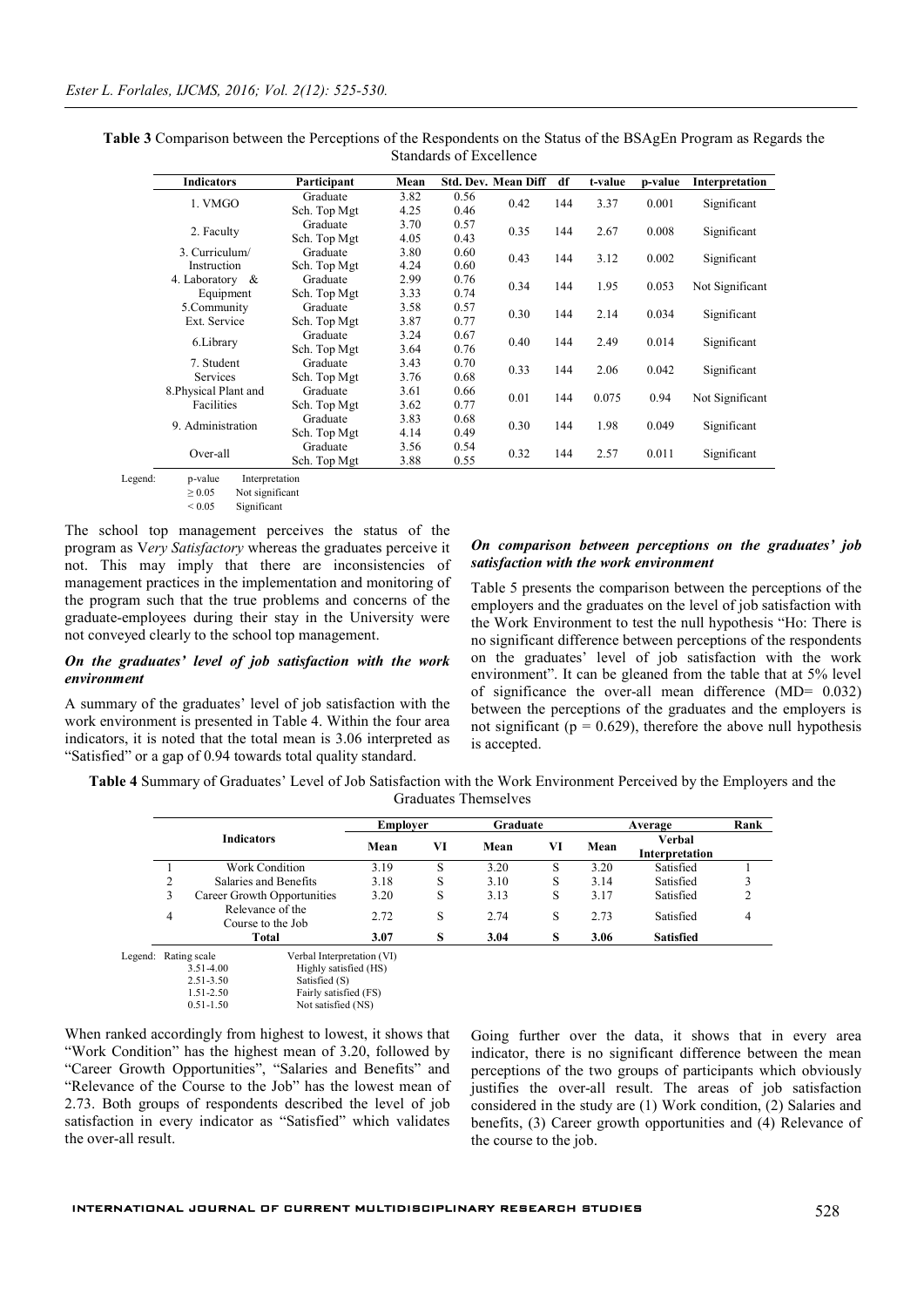| Table 5 Comparison between the Perceptions of the Employers and the Graduates on the Level of Job Satisfaction with the |
|-------------------------------------------------------------------------------------------------------------------------|
| Work Environment at 5% Level of Significance                                                                            |

| <b>Indicators</b>       | Participant | Mean | Std. Dev. | <b>Mean Diff</b> | df           | t-value | p-value | Interpretation  |
|-------------------------|-------------|------|-----------|------------------|--------------|---------|---------|-----------------|
| Work Condition          | Graduate    | 3.20 | 0.54      | 0.002            | 241          | 0.03    | 0.975   | Not Significant |
|                         | Employer    | 3.19 | 0.59      |                  |              |         |         |                 |
| Salaries and Benefits   | Graduate    | 3.10 | 0.64      | 0.075            | 241          | 0.91    | 0.362   | Not Significant |
|                         | Employer    | 3.18 | 0.65      |                  |              |         |         |                 |
| Career Growth           | Graduate    | 3.13 | 0.63      | 0.073            | 241          | 0.91    | 0.362   | Not Significant |
| Opportunities           | Employer    | 3.20 | 0.61      |                  |              |         |         |                 |
| Relevance of the Course | Graduate    | 2.74 | 2.74      | 0.017            | 241          | 0.16    | 0.870   | Not Significant |
| to the Job              | Employer    | 2.72 | 2.72      |                  |              |         |         |                 |
| Over-all                | Graduate    | 3.04 | 0.53      |                  | 0.032<br>241 | 0.48    | 0.629   | Not Significant |
|                         | Employer    | 3.07 | 0.51      |                  |              |         |         |                 |

The "Not significant" difference in the perceptions of the two groups of participants indicates that there is agreement in the perceptions of the graduates and the employers in terms of the graduates' level of job satisfaction in the work environment. It simply means that they both perceived that the graduateemployees are satisfied in their job considering the four indicators.

#### **FINDINGS, CONCLUSIONS AND RECOMMENDATIONS**

#### *On the status of the BSAgEn Program as regards the Standards of Excellence*

Across the nine areas, the program reflected a "Very Satisfactory" quality level in 1) VMGO, 2) Administration, 3) Curriculum and Instruction, 4) Faculty, 5) Research & Extension Services and 6) Physical Plant and Facilities while "Satisfactory" quality level in 1) Student Services, 2) Library and 3) Laboratory and Equipment. The highest rating was given to "VMGO" and the lowest rating to "Laboratory and Equipment".

#### *On the strengths and weaknesses of the BSAgEn Program as regards the standards of excellence*

- The respondents perceived the major strengths of the program in terms of (1) Faculty members' mastery in teaching the fields of specialization,(2) Strict observance of required course pre-requisites,(3) Proper labels of chemicals in the laboratories, (4) Awareness of the needs and problems of the community, (5) Competence of the head librarian in doing the job, (6) Very accessible office of the guidance counselor, (7) Accessibility of the institution by all types of transportation, (8) Very qualified department head and competent school officials, (9) Very economical tuition and other fees (10) Students' participation in evaluating faculty performance and (11) Well designed and properly accredited curriculum.
- The major weaknesses were on (1) Harmony between the educational practices and program objectives, (2) The average 35 students taught per faculty member, (3) Use of info-technology, and laboratory facilities in instruction, (4) Students' exposure to the conditions and needs of the community, (5) Textbooks and references as well as audio-visual materials like maps, films, slides, sound recordings and videos in the library, (6) Housing facilities and security services, (7) Janitorial/ maintenance staff and equipment, (8)

Admission and retention policies of the Department, (9) Laboratory technician/helper for the upkeep of the laboratories and (10) Adequacy of equipment, apparatuses and laboratories for hands-on activities of major subjects.

#### *On the comparison between perceptions as regards the status of BSagEn Program*

The difference in the over-all mean perceptions between the school top management and the graduate-employees on the status of the BSagEn program was significant. Further, seven out of nine areas of the program yielded significant difference in perceptions reflected in (1) VMGO, (2) Faculty, (3) Curriculum/Instruction, (4) Research & Extension Services, (5) Library, (6) Student Services and (7) Administration. Conversely, two areas showed no significant difference, (1) Laboratory and Equipment and (2) Physical Plant and Facilities.

### *On the graduates' level of job satisfaction with the work environment*

The graduates' over-all level of job satisfaction with the work environment was rated "Satisfied". Both groups of respondents described the graduate-employees as "Satisfied" with (1) Work Condition, (2) Career Growth Opportunities, (3) Salaries and Benefits and (4) Relevance of the Course to the Job.

#### *On the strengths and weaknesses of the program in terms of graduates' job satisfaction with the work environment*

- The strengths of the program were shown in terms of  $(1)$ Salaries and benefits which were very compensating, (2) Policies on job security and safety, (3) Good career growth opportunities, (4) Subsidies and other benefits given and (6) Very good work condition.
- The perceived weaknesses were pointed to (1) AgEn knowledge and skills not relevant to the present job, (2) Limited skills applicable to the actual work, and (3) Promotions usually influenced by politicians.

#### *On the comparison between perceptions on the graduates' job satisfaction with the work environment*

There is no significant difference between mean perceptions of the respondents in terms of job satisfaction with the (1) Work condition, (2) Salaries and benefits, (3) Career growth opportunities and (4) Relevance of the course to the job.

#### **CONCLUSION**